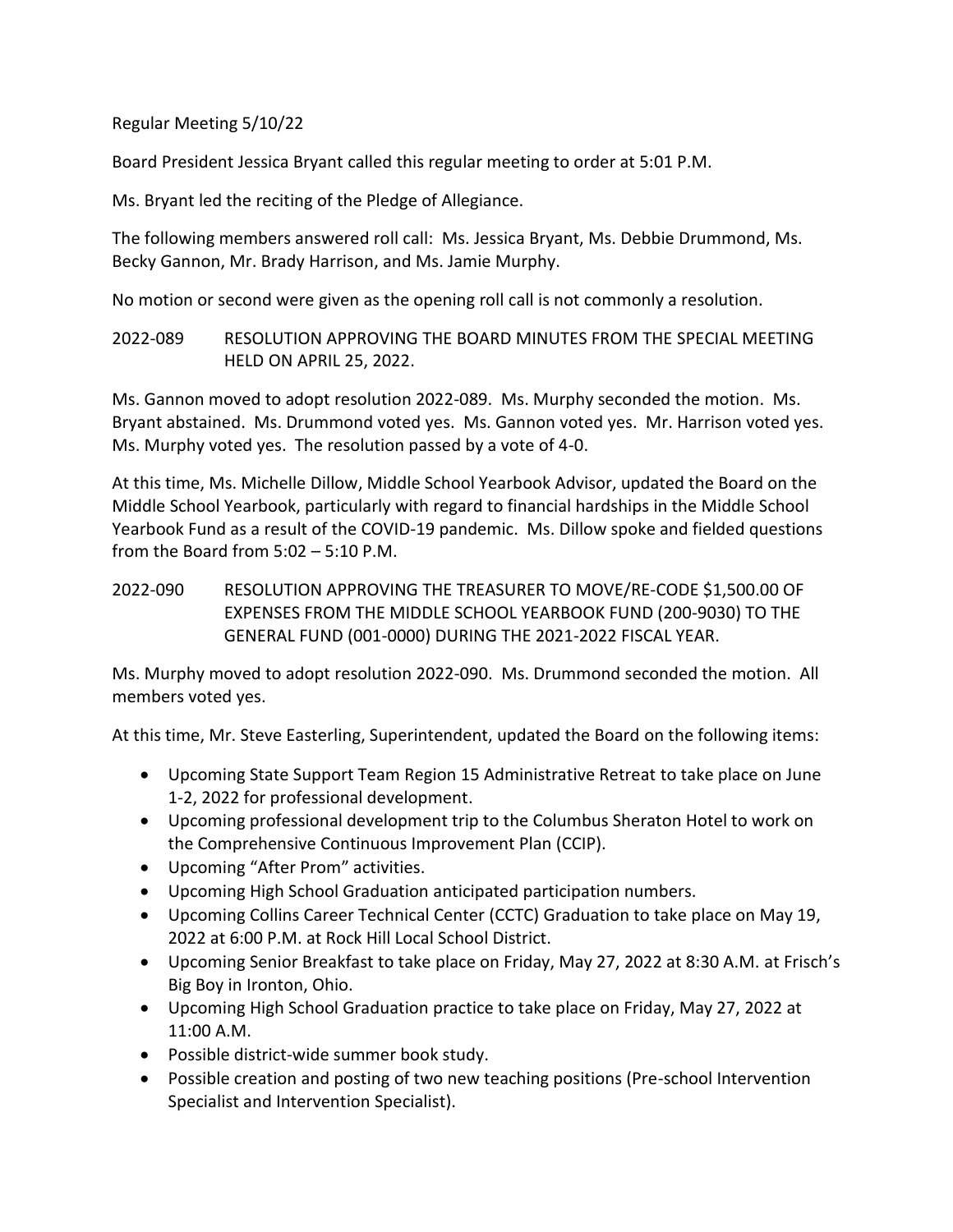2022-091 RESOLUTION APPROVING A VOLUNTARY BOOK STUDY FOR INSTRUCTIONAL STAFF DURING THE SUMMER OF 2022. PARTICIPANTS WHO COMPLETE THE BOOK STUDY WILL BE PAID A ONE-TIME \$300.00 STIPEND. PARTICIPANTS WILL ALSO EARN PROFESSIONAL DEVELOPMENT/CONTINUING EDUCATION TIME THAT CAN BE USED TOWARD LICENSURE RENEWAL. THE TREASURER SHALL CHARGE THE COST OF SAID STIPENDS TO A COMBINATION OF THE GENERAL FUND (001) AND THE HIGH SCHOOLS THAT WORK FUND (461).

Ms. Gannon moved to adopt resolution 2022-091. Ms. Drummond seconded the motion. All members voted yes.

At this time, Mr. Bradley Miller, Treasurer, updated the Board on the following items:

- April 2022 month-end financial reports.
- Possible paving of school bus parking lot.
- Possible renewal of property and liability insurance for FY23.
- Changes to dependent eligibility language for the Guardian dental, vision, and voluntary life plans effective 5/1/22. Dependent eligibility language for the Guardian dental, vision, and voluntary life plans is being amended so that it matches the health plan eligibility language – which covers a dependent child up to the end of the last day of the month of the child's 26th birthday, without any requirement that the child be a full-time student. The current requirement for dependent children to be eligible for dental, vision, and voluntary life coverage is that they must be a full-time student as of age 19, and proof of such is required once per year. Currently, if an employee's dependent child fails to meet this eligibility requirement, that child is removed from coverage. The anticipated change will make the full-time student language no longer applicable as of 5/1/22. Consequently, if a dependent child was previously removed due to not being a student, that child may be added back to the employee's dental, vision, or voluntary life coverage through open enrollment.
- Possible agreement with the Metropolitan Educational Technology Association (META) for EMIS services for FY23.
- Possible agreement for services with the Lawrence County Developmental Disabilities for FY23.
- The school district will receive \$23,905.38 of "Supply Chain Assistance Funding" to be used exclusively for the purchase of domestic food products (also known as commodities) that are unprocessed or minimally processed. Said funds will be deposited by the Treasurer into the Food Service Fund (006-9006) and will be used to purchase fluid milk. A copy of all related funding documents shall be on file in the office of the Treasurer.
- Progress on potential new extracurricular activity buildings next to the middle school/high school, particularly with regard to contract signatures, pre-construction meeting dates, and temporary storage solutions.
- Miscellaneous buildings/grounds-related projects as follows: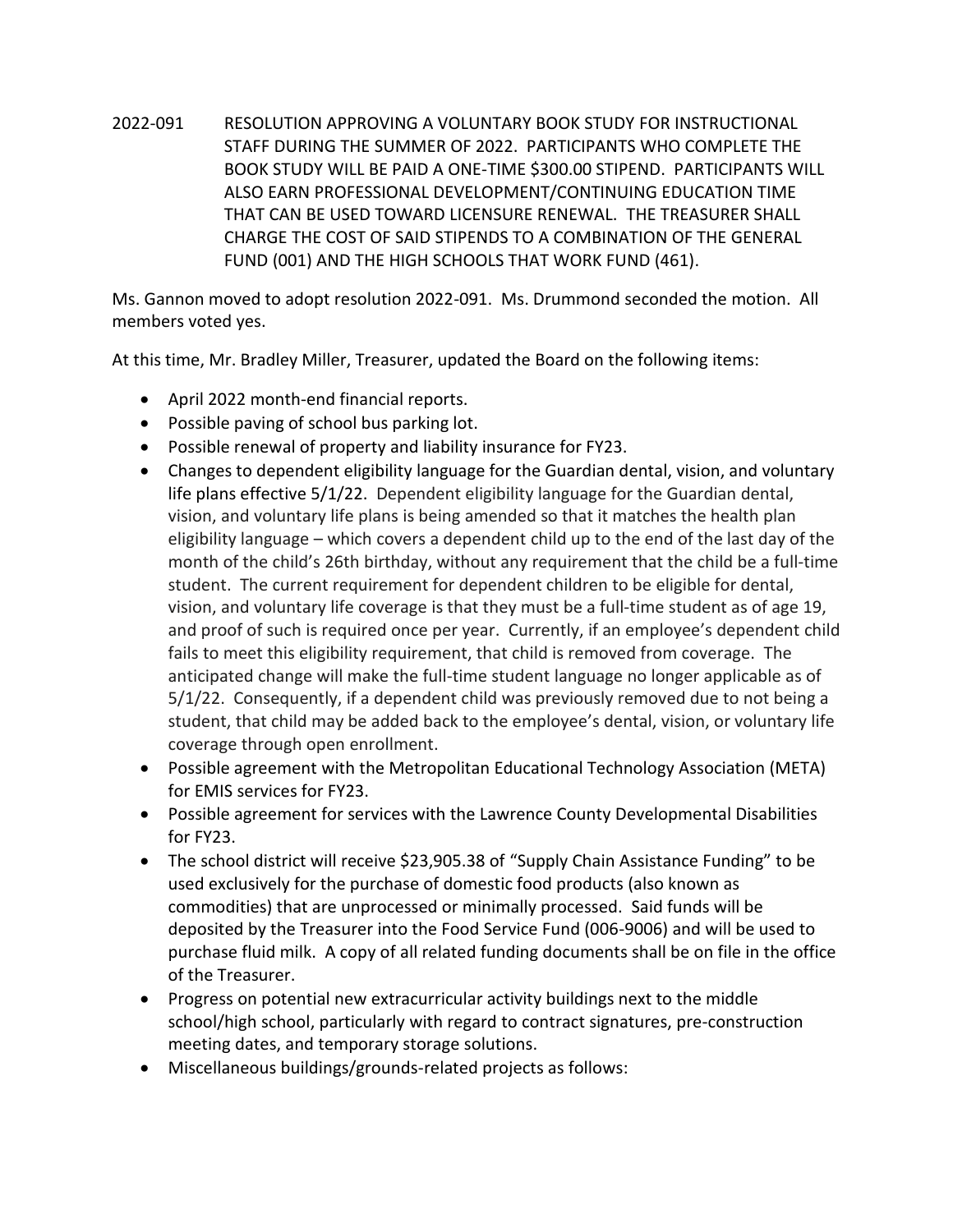- $\circ$  Delivery status on the new football scoreboard and associated possible installation by Greenlawn Farm LLC.
- o Possible tree removal along property/fence line shared with Woodland Cemetery.
- $\circ$  Possible painting and bleacher repair in the high school gymnasium during the summer of 2022.
- 2022-092 RESOLUTION APPROVING THE FOLLOWING FINANCIAL STATEMENTS FROM THE TREASURER FOR APRIL 2022: CASH RECONCILIATION AS OF 4/30/22, SUMMARY OF ALL FUND/SPECIAL COST CENTER BALANCES, ACCOUNTS PAYABLE CHECKS, RECEIPTS, BANK STATEMENTS, DETAILED LISTING OF ALL CURRENT INVESTMENTS, COMPARISONS OF GENERAL AND GRANT FUNDS BUDGET VERSUS ACTUAL, AND A REVENUE/EXPENDITURE ANALYSIS FOR THE GENERAL FUND. IT IS UNDERSTOOD THAT ADDITIONAL DETAILED FINANCIAL DOCUMENTS ARE ON FILE FOR PUBLIC INSPECTION IN THE OFFICE OF THE TREASURER.

Ms. Bryant moved to adopt resolution 2022-092. Ms. Murphy seconded the motion. All members voted yes.

2022-093 RESOLUTION TO ENTER INTO A CONTRACT WITH JON HITCHCOCK (COVER ALL CONTRACTORS) OF IRONTON, OH TO GRADE AND PAVE (BLACKTOP/ASPHALT) THE SCHOOL BUS PARKING LOT AT THE PROPERTY LOCATED AT 222 LANE STREET IN COAL GROVE, OH. SAID CONTRACT IS ESTIMATED TO BE \$49,140.00 AND IS ANTICIPATED TO BE COMPLETED IN MAY 2022. SAID EXPENSE SHALL BE PAID BY THE TREASURER FROM THE DISTRICT'S PERMANENT IMPROVEMENT FUND (003- 9003). COMPETITIVE BIDDING IS NOT REQUIRED FOR SAID WORK AS IT IS OUTSIDE THE SCOPE OF THE STATUTORY BIDDING REQUIREMENTS FOR PUBLIC SCHOOL DISTRICTS. OHIO REVISED CODE SECTION 3313.46 ONLY REQUIRES COMPETITIVE BIDDING FOR "SCHOOL BUILDINGS," AND THE SUBJECT WORK IS NOT TO BUILD, REPAIR, ENLARGE, IMPROVE, OR DEMOLISH A "SCHOOL BUILDING". ALL RELATED DOCUMENTS SHALL REMAIN ON FILE IN THE OFFICE OF THE TREASURER.

Ms. Murphy moved to adopt resolution 2022-093. Mr. Harrison seconded the motion. All members voted yes.

2022-094 RESOLUTION APPROVING A ONE-YEAR CONTRACT WITH WRIGHT SPECIALTY/USI INSURANCE SERVICES FOR THE 2022-2023 FISCAL YEAR TO PROVIDE THE DISTRICT WITH A COMPREHENSIVE INSURANCE POLICY. THE ANNUAL PREMIUM SHALL BE APPROXIMATELY \$45,750.00 (EXCLUDING CHANGES IN THE NUMBER OF VEHICLES ON THE FLEET SCHEDULE, ADDITIONS/DELETIONS OF PROPERTY, INFLATIONARY PROPERTY/BUILDING VALUES, AND CHANGES IN COVERAGE LIMITS). THE DETAILED POLICY SHALL REMAIN ON FILE IN THE OFFICE OF THE TREASURER.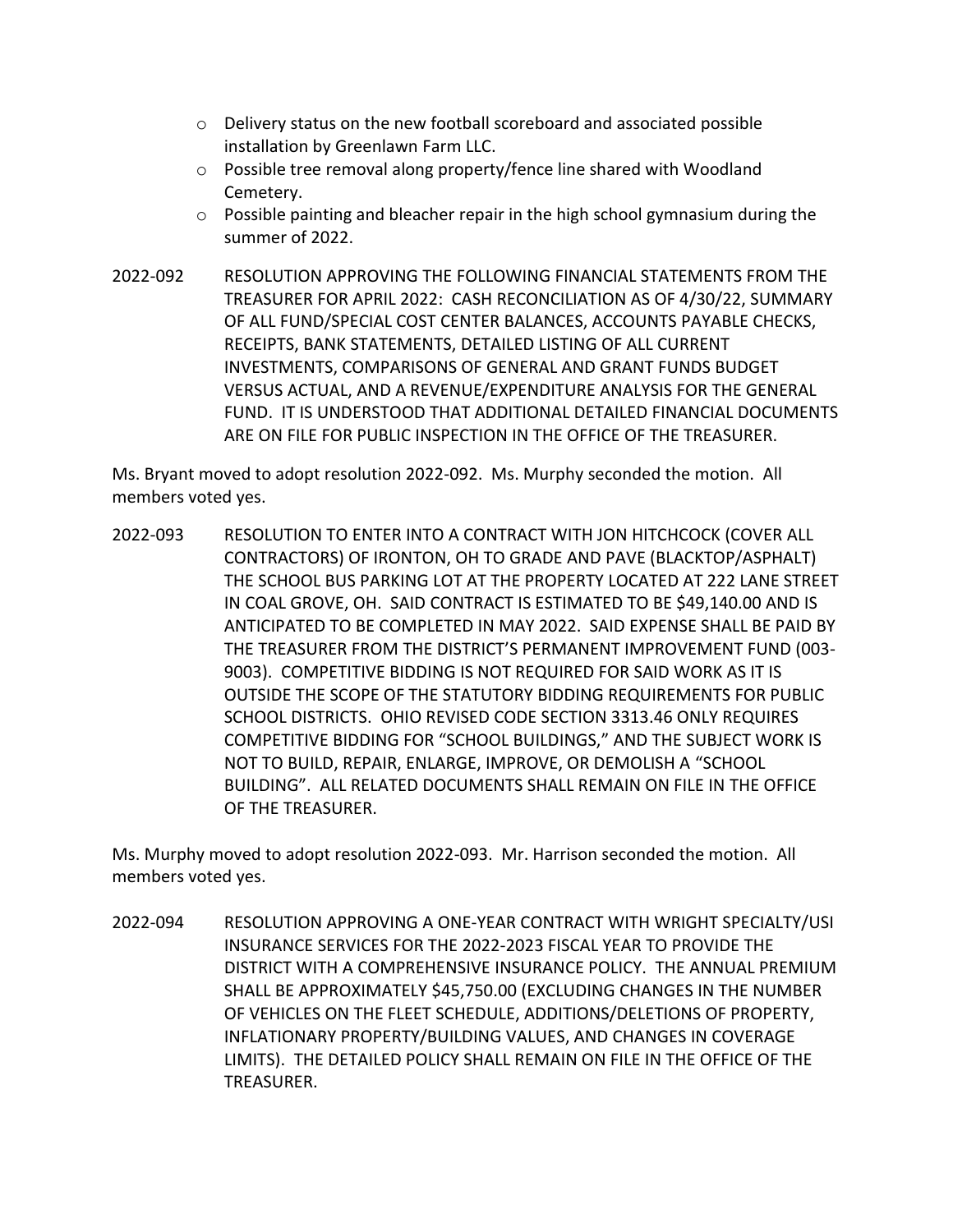Ms. Gannon moved to adopt resolution 2022-094. Mr. Harrison seconded the motion. All members voted yes.

2022-095 RESOLUTION TO ENTER INTO AN AGREEMENT WITH META SOLUTIONS FOR THE PERIOD OF JULY 1, 2022 THROUGH JUNE 30, 2023 FOR EMIS CONSULTANT SERVICES. SAID AGREEMENT IS IN THE AMOUNT OF \$13,000.00. AN EXECUTED COPY OF SAID AGREEMENT SHALL BE ON FILE IN THE OFFICE OF THE TREASURER.

Mr. Harrison moved to adopt resolution 2022-095. Ms. Bryant seconded the motion. All members voted yes.

2022-096 RESOLUTION TO ENTER INTO AN AGREEMENT FOR SERVICES WITH THE LAWRENCE COUNTY DEVELOPMENTAL DISABILITIES FOR THE 2022-2023 SCHOOL YEAR TO PROVIDE EDUCATIONAL SERVICES IN THE FORM OF CLASSROOM INSTRUCTION, IN ACCORDANCE WITH THE CHILD'S INDIVIDUAL EDUCATION PLAN (IEP), FOR BOTH PRE-SCHOOL STUDENTS (AGES 3-5) AND SCHOOL-AGE STUDENTS (6-21) WHO ARE PLACED AT THE OPEN DOOR SCHOOL BY THE DISTRICT. SIGNED AGREEMENT WILL REMAIN ON FILE IN THE OFFICE OF THE SUPERINTENDENT.

Ms. Murphy moved to adopt resolution 2022-096. Ms. Gannon seconded the motion. All members voted yes.

2022-097 RESOLUTION TO ENTER INTO AN EXECUTIVE SESSION TO CONSIDER BOTH THE EMPLOYMENT AND COMPENSATION OF PUBLIC EMPLOYEES, AND TO PREPARE FOR NEGOTIATIONS/BARGAINING UNIT SESSIONS WITH PUBLIC EMPLOYEES CONCERNING THEIR COMPENSATION AND OTHER TERMS AND CONDITIONS OF THEIR EMPLOYMENT.

Ms. Gannon moved to adopt resolution 2022-097. Ms. Drummond seconded the motion. All members voted yes.

The time was 5:56 P.M.

Mr. Steve Easterling, Superintendent, and Mr. Bradley Miller, Treasurer, were invited into executive session at 5:56 P.M.

The Board came out of executive session at 7:23 P.M. with all members present.

2022-098 RESOLUTION TO ACCEPT THE VOLUNTARY RESIGNATION OF ANDY LOVEJOY, WITH REGRET, FROM HIS FULL-TIME TEACHING POSITION. SAID RESIGNATION ENCOMPASSES ALL CURRENTLY HELD EMPLOYMENT CONTRACTS AND IS TO BE EFFECTIVE AUGUST 1, 2022.

Ms. Murphy moved to adopt resolution 2022-098. Ms. Bryant seconded the motion. All members voted yes.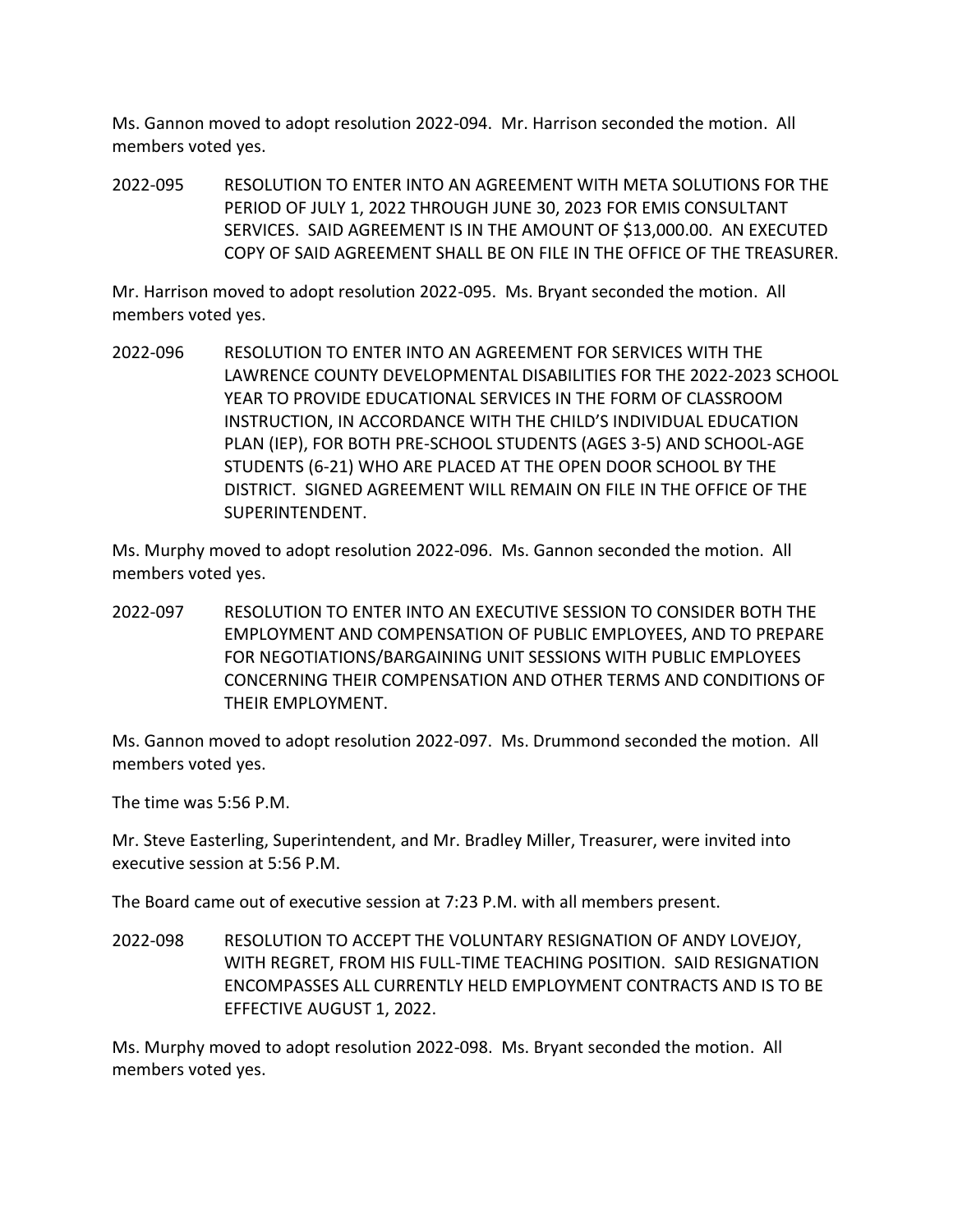2022-099 RESOLUTION TO EMPLOY KHYLEE KEATON AND HAILEY STURGILL AS SUBSTITUTE TEACHERS FOR THE REMAINDER OF THE 2021-2022 SCHOOL YEAR AT A RATE OF \$90.00/DAY.

Mr. Harrison moved to adopt resolution 2022-099. Ms. Gannon seconded the motion. All members voted yes.

2022-100 RESOLUTION TO EMPLOY PAIGE HALE AS A SUBSTITUTE AIDE FOR THE REMAINDER OF THE 2021-2022 SCHOOL YEAR (RETROACTIVE TO 5/4/22) AT A RATE OF \$12.50/HOUR.

Ms. Bryant moved to adopt resolution 2022-100. Ms. Drummond seconded the motion. All members voted yes.

2022-101 RESOLUTION APPROVING HANNAH MILLER AS AN UNPAID VOLUNTEER FOR THE 2022-2023 HIGH SCHOOL GIRLS BASKETBALL SEASON, PENDING COMPLETION AND SUBMISSION OF ALL NECESSARY PAPERWORK.

Ms. Drummond moved to adopt resolution 2022-101. Ms. Murphy seconded the motion. All members voted yes.

2022-102 RESOLUTION APPROVING A MATERNITY LEAVE OF ABSENCE, WITHOUT PAY, FOR HALEY SHIPLEY PURSUANT TO ARTICLE 12 OF THE BOARD-APPROVED CERTIFIED UNION CONTRACT. REQUESTED LEAVE IS ANTICIPATED TO EXTEND FROM OCTOBER 10, 2022 THROUGH JANUARY 3, 2023. THE TREASURER SHALL INITIATE FAMILY MEDICAL LEAVE ACT (FMLA) PAPERWORK ON THE EMPLOYEE'S BEHALF. A COPY OF THE EMPLOYEE'S LEAVE REQUEST SHALL BE KEPT ON FILE IN THE TREASURER'S OFFICE.

Ms. Murphy moved to adopt resolution 2022-102. Ms. Gannon seconded the motion. All members voted yes.

2022-103 RESOLUTION AWARDING EMPLOYMENT CONTRACTS FOR THE FOLLOWING CERTIFIED EMPLOYEES BEGINNING WITH THE 2022-2023 SCHOOL YEAR:

| BARTRAM, HALEY              | <b>ELEM</b> | <b>TWO YEAR</b>  |
|-----------------------------|-------------|------------------|
| <b>BOSCHERT, ALEXANDRIA</b> | ELEM        | <b>ONE YEAR</b>  |
| CAREY, ANGELA               | ELEM        | <b>FIVE YEAR</b> |
| CHAFFIN, CODY               | <b>MS</b>   | <b>ONE YEAR</b>  |
| <b>CHAFFINS, MISTY</b>      | <b>MS</b>   | <b>ONE YEAR</b>  |
| <b>CREMEANS, LEEANN</b>     | <b>ELEM</b> | <b>FIVE YEAR</b> |
| DENNING, MICHELLE           | ELEM        | <b>ONE YEAR</b>  |
| <b>FULLER, ASHLEY</b>       | ELEM        | <b>ONE YEAR</b>  |
| *FRY, NANCY                 | <b>HS</b>   | <b>ONE YEAR</b>  |
| GIBSON, JILL                | ELEM        | <b>ONE YEAR</b>  |
| HALL, RONDA                 | FLFM        | <b>FIVE YEAR</b> |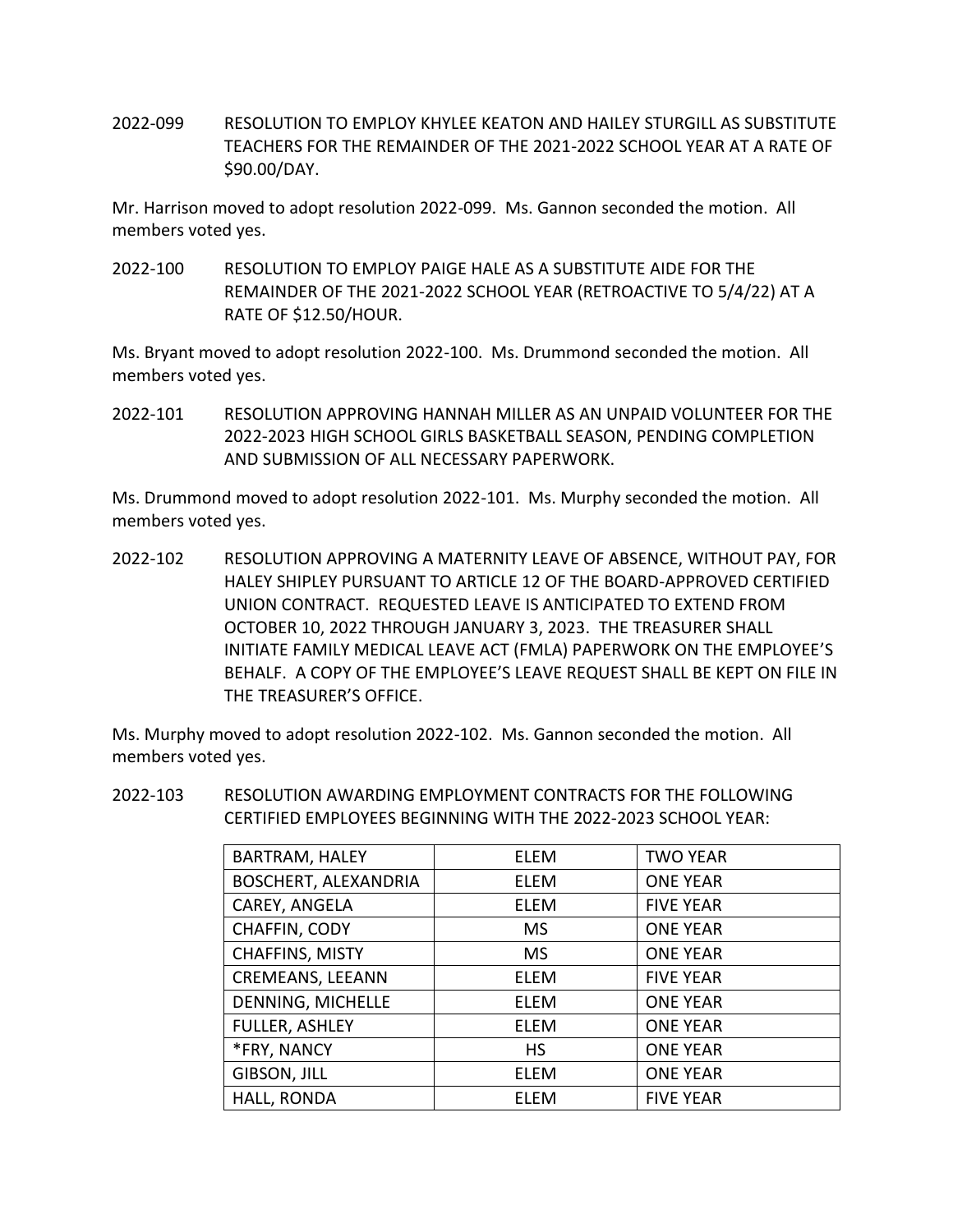| HANNAN, JORDAN           | <b>ELEM</b> | <b>TWO YEAR</b>   |  |
|--------------------------|-------------|-------------------|--|
| JENKINS, ADAM            | <b>HS</b>   | <b>FIVE YEAR</b>  |  |
| JUSTICE, J.B.            | <b>HS</b>   | <b>ONE YEAR</b>   |  |
| LUCAS, AMY               | <b>MS</b>   | <b>FIVE YEAR</b>  |  |
| MILLESON, ALEISHA        | <b>HS</b>   | <b>FIVE YEAR</b>  |  |
| *MULKEY, ROBERT          | <b>HS</b>   | <b>ONE YEAR</b>   |  |
| PAULEY, JACOB            | <b>HS</b>   | <b>ONE YEAR</b>   |  |
| PICKETT, MELODY          | <b>MS</b>   | <b>TWO YEAR</b>   |  |
| RICE, AARON              | <b>HS</b>   | <b>ONE YEAR</b>   |  |
| ROBBINS, BRANDI          | ELEM        | <b>THREE YEAR</b> |  |
| SMITH, SHAUN             | <b>MS</b>   | <b>CONTINUING</b> |  |
| WAGINGER, RYAN           | <b>HS</b>   | <b>THREE YEAR</b> |  |
| <b>WATSON, AARON</b>     | <b>HS</b>   | <b>FIVE YEAR</b>  |  |
| WATSON, SHAWN            | <b>MS</b>   | <b>FIVE YEAR</b>  |  |
| WILCOX, EMILY            | <b>HS</b>   | <b>ONE YEAR</b>   |  |
| <b>WILLIAMS, ALLISON</b> | <b>MS</b>   | <b>TWO YEAR</b>   |  |
| WOOD, MISTY              | <b>HS</b>   | <b>FIVE YEAR</b>  |  |
| WOOD, STEVI              | <b>MS</b>   | <b>FIVE YEAR</b>  |  |

\*SALARIES FOR THESE POSITIONS WILL BE IN ACCORDANCE WITH STEP 5 OF THE UNION-ADOPTED TEACHER SALARY SCHEDULE PURSUANT TO ARTICLE 40.02 OF THE CONTRACT GOVERNING THE COMPENSATION OF RETIRED/REHIRED TEACHERS.

Mr. Harrison moved to adopt resolution 2022-103. Ms. Drummond seconded the motion. All members voted yes.

2022-104 RESOLUTION AWARDING EMPLOYMENT CONTRACTS FOR THE FOLLOWING CLASSIFIED EMPLOYEES BEGINNING WITH THE 2022-2023 SCHOOL YEAR:

| CARPENTER, CHRISTINA | <b>COOK 6 HOUR</b>         | TWO YEAR (#2) |
|----------------------|----------------------------|---------------|
| <b>CLARK, SCOTT</b>  | <b>BUS DRIVER/BUS AIDE</b> | TWO YEAR (#1) |
| <b>GHEE, THOMAS</b>  | <b>CUSTODIAN 12 MONTH</b>  | TWO YEAR (#2) |
| HANSHAW, BUFFY       | <b>BUS DRIVER/BUS AIDE</b> | TWO YEAR (#2) |
| HUFF, BRIAN          | <b>MECHANIC</b>            | TWO YEAR (#2) |
| ROWE, ASHLEY         | <b>SECRETARY 10 MONTH</b>  | TWO YEAR (#2) |
| <b>SHORT, ERIC</b>   | <b>CUSTODIAN 12 MONTH</b>  | TWO YEAR (#1) |
| SMITH, SUSAN         | AIDE 7 HOUR                | TWO YEAR (#1) |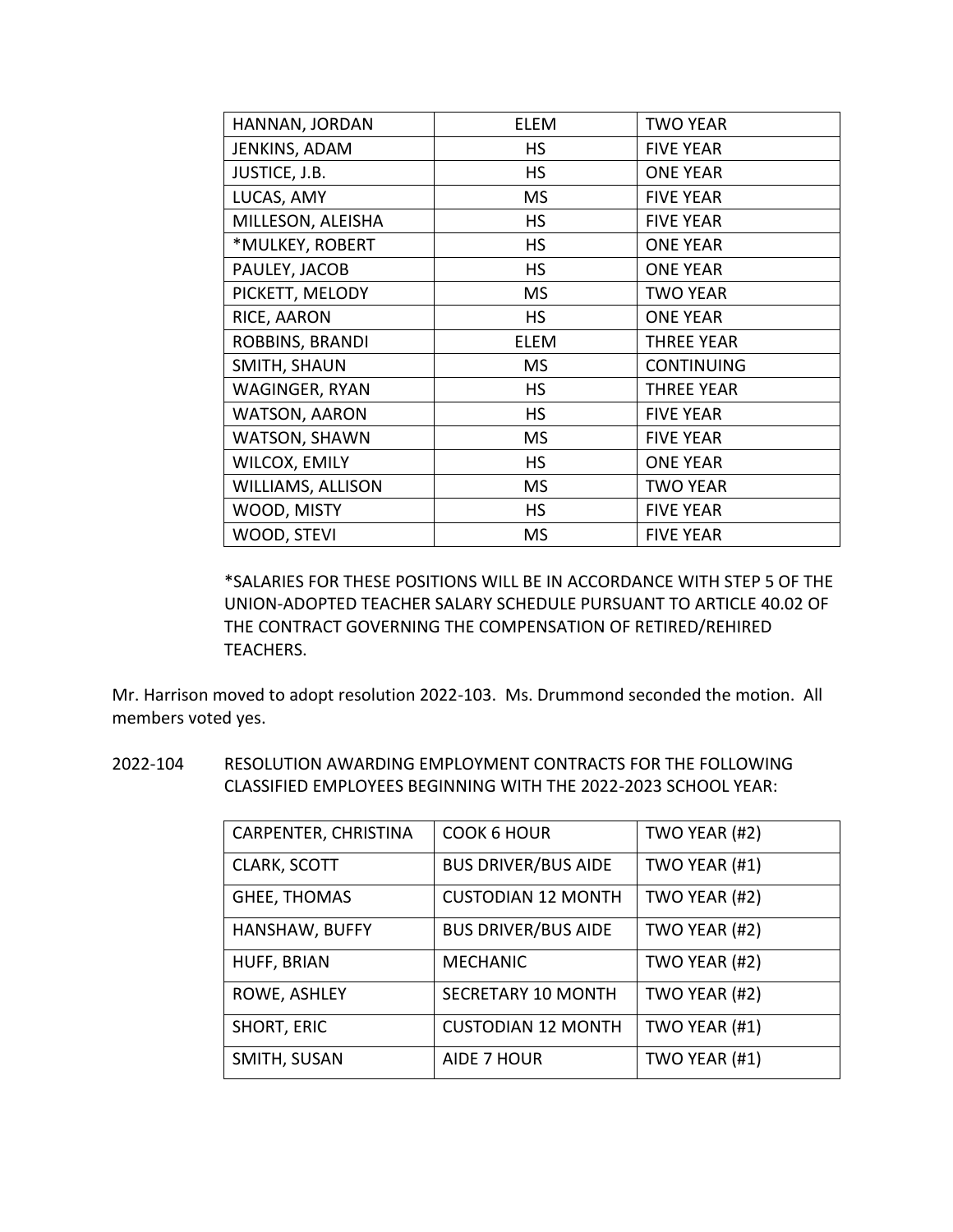Ms. Gannon moved to adopt resolution 2022-104. Mr. Harrison seconded the motion. All members voted yes.

2022-105 RESOLUTION AWARDING EMPLOYMENT CONTRACTS FOR THE FOLLOWING NON-BARGAINING UNIT, ADMINISTRATIVE, PART-TIME/AS-NEEDED POSITIONS BEGINNING WITH THE 2022-2023 SCHOOL YEAR:

| MADER, DEAN            | <b>HIGH SCHOOL PRINCIPAL</b>  | <b>THREE YEAR</b> |            |
|------------------------|-------------------------------|-------------------|------------|
| ROUSH, JOLYNDA         | ADMINISTRATIVE ASSISTANT      | <b>ONE YEAR</b>   |            |
| SCOTT, CHAD            | <b>MAINTENANCE SUPERVISOR</b> | <b>THREE YEAR</b> |            |
| TORDIFF, JIM           | <b>ASSISTANT TREASURER</b>    | <b>ONE YEAR</b>   |            |
| <b>BLEVINS, ANGELA</b> | <b>SCHOOL SAFETY/SECURITY</b> | <b>ONE YEAR</b>   |            |
| <b>CHARLES, KAREN</b>  | <b>E-RATE PREPARATION</b>     | <b>ONE YEAR</b>   | \$3,500.00 |
| STATLER, AARON         | <b>BAND PROGRAM/MUSIC</b>     | <b>ONE YEAR</b>   | \$2,800.00 |
| <b>WALLER, TYLER</b>   | VIDEO & SOUND "HIVE LIVE"     | <b>ONE YEAR</b>   | \$1,500.00 |
| *WEBB, GARNET          | FISCAL/ADMIN. SECRETARY       | <b>ONE YEAR</b>   |            |

\*SALARY FOR FISCAL SERVICES SHALL BE \$24.80/HOUR. SALARY FOR ADMINISTRATIVE SECRETARIAL SERVICES SHALL BE \$15.00/HOUR.

Ms. Bryant moved to adopt resolution 2022-105. Ms. Drummond seconded the motion. All members voted yes.

2022-106 RESOLUTION AFFIRMING THAT IT IS THE INTENTION OF THE DAWSON-BRYANT BOARD OF EDUCATION NOT TO REEMPLOY JORDAN LUCAS AND JODI SPARKS, ELEMENTARY TEACHERS, AT THE EXPIRATION OF THEIR CURRENT LIMITED CONTRACTS. FORMAL ACTION NOT TO REEMPLOY WILL TAKE PLACE AT A FUTURE MEETING.

> RESOLUTION ALSO NON-RENEWS THE FOLLOWING SUBSTITUTE AND "AS-NEEDED" EMPLOYEES AT THE CONCLUSION OF THE 2021-2022 SCHOOL YEAR (THESE EMPLOYEES WILL BE MAILED A REASONABLE ASSURANCE LETTER FOR THE 2022-2023 SCHOOL YEAR):

# SUBSTITUTE TEACHERS:

RICK BARRETT, ASHLEY BARTRAM, LINDSAY BLAKE, CALEIGH BODMER, AUDRA CAMERON, SYDNIE CARPENTER, DANNY COX, ALLISON CUDNEY, JACOB CUDNEY, JULIE DAVIS, JOSHUA EDWARDS, BROOKE ELSWICK, ANTHONY EMMANUEL, CODEY ERWIN, LINNEA FIELDS, BETTY FRAZIER, PAUL FUGITT, JESSE GANNON, CRISTI GOSSETT, MISTY HALE, PAIGE HALE, TOM HALL, ELIZABETH HARVEY, SUSAN HEALD, MEGAN JENKINS, TERRI JOHNSON, KHYLEE KEATON, BROOKE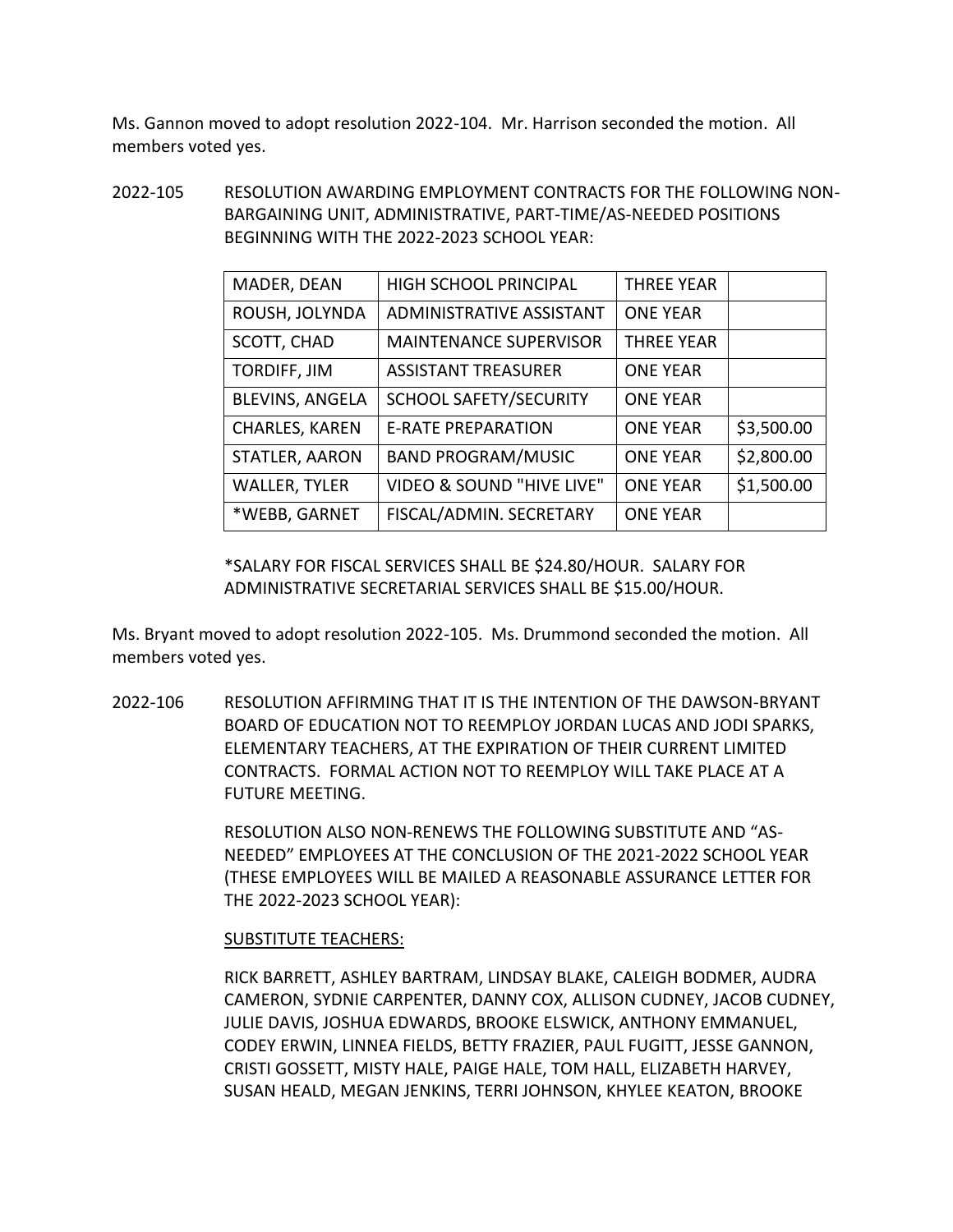KELLY, ROBERT KELLEY, MELINDA MAYS, LAURA MURPHY, BETTY MURRAY, TREY RITCHIE, AMBER RUNYON, HAROLD SASSER, GINA SEXTON, ALLIE SKAGGS, AARON STATLER, SANDY STORMES, CINDY SWARTS, MELANIE VANDERHOOF, CINDY WILSON, MARY LEE WILSON, BENJAMIN YOUNG, HAILEY STURGILL

## TUTORS (MIDDLE SCHOOL):

ALLISON CUDNEY, RICK MADER

TUTORS (HOME INSTRUCTION):

DAN HARMON, CODEY ERWIN

SUBSTITUTE BUS DRIVERS:

RANDY LAVENDER, JOSH MCFARLIN

# SUBSTITUTE COOKS:

CHRISTY BALDRIDGE, HAYLIEE BARKER, DANIELLE CARPENTER, SAM CARPENTER, RHONDA DILLON, LISA RUSSELL, MARGARET SEXTON, JONI SMITH, JAMIE STAPLETON, JOANN SUDDERTH, DONNA WALLS

### SUBSTITUTE CUSTODIANS:

DANIELLE CARPENTER, DEBORAH CHAPMAN, SCOTT CLARK, BUFFY HANSHAW, RICHARD JENKINS, LISA POTTER, TODD SKAGGS, DONNA WALLS, HAROLD WILEY, DESIREE WILLIAMS, PAUL WILLIAMS

#### SUBSTITUTE NURSE:

## BRITTISH ADKINS

#### SUBSTITUTE SECRETARIES:

FAITH MALMEISTER, JUDY MALONE, BROOKE PENNINGTON, REBECCA WILLIS

## AS-NEEDED AIDES:

ALEX BARE, TANYA BOND, AUDRA CAMERON, SYDNIE CARPENTER, FELICIA COMER, MEGAN COOPER, BETHANIE DAMRON, JULIE DAVIS, KIM DEMENT, COURTNEY DUNCAN, JOSHUA EDWARDS, BO ELLIOTT, CODEY ERWIN, MISTY HALE, BOBBI HARBOLT, AMY HICKS, CANDI HOLMES, BILLY JENKINS, KRISTEN JOHNSON, FAITH MAHLMEISTER, MELINDA BAYS, KAYLA MURNAHAN, JULIE PANCAKE, AMANDA ROACH, MISTY SCHULTZ, CHARITY SHOBE, TIFFANY SCHUG, CARLA SKAGGS, SANDY STORMES, MELANIE VANDERHOOF, DESIREE WILLIAMS, DONNA WINTERS, PAIGE HALE